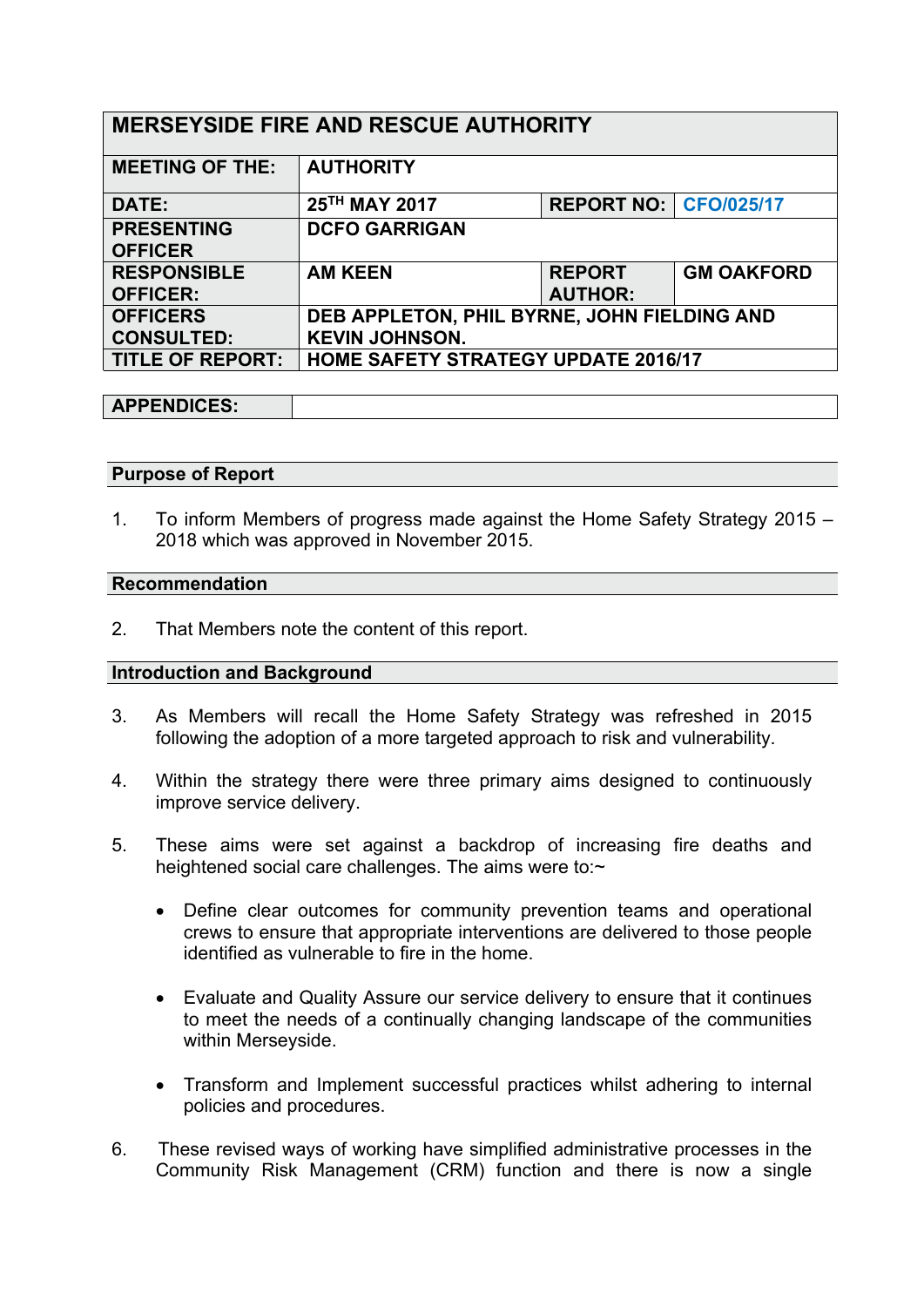platform for recording information. This change resulted in a year on year technical saving of £25k that has been reinvested to enable the creation of applications that will streamline prevention processes in the future. This has also had the benefit of eliminating the need for duplicate recording of information onto two Management Information Systems which has helped reduce the risk of loss of personal data.

- 7. CRM have also reduced administration time by introducing the Vulnerable Persons Team in conjunction with Fire Service Direct. This has improved service delivery through the management of all inbound calls (operational crews, oxygen, domiciliary carers, other partners and SAFE – fire setting). These referrals have been appropriately prioritised with advocates being given pre-populated appointments that minimise travel time, reduce the impact of lone working and facilitate individual case management. Following evaluation much of this work will be mainstreamed to other advocates during 2017/18.
- 8. Through use of the Home Safety Strategy, the CRM function has ensured meaningful dialogue with station-based Station Managers to achieve two clear outcomes:
	- a) Completion of the HFSC against the status report (which lists prioritised addresses) and
	- b) Improved Incident Recording System (IRS) reporting to achieve an advance in the reporting of smoke alarm ownership in relation to accidental dwelling fires.

This has seen improvement in both areas.

- 9. Operational Crews have delivered in excess of 49,000 HFSC's for the reporting year 2016/17 including reaching the over 65's on 60% of occasions.
- 10. Advocates have delivered over 8000 High Risk HFSCs during the same period (a 46% increase in outputs from 2015/16).
- 11. Station staff and CRM have delivered over 40 campaigns during 2016/17. These include thematic campaigns such as Older Persons Day; responsive campaigns due to a fatal or serious fire and targeted area campaigns due to housing standards and deprivation linked to local authority selective licensing areas (Selective Licensing is a DCLG led initiative to improve standards and regulation of Private Landlords).
- 12. To further support the reach of the service our prevention teams have utilised social media more widely. This has resulted in widespread support of the National Fire Kills campaigns. This social media strategy has been delivered in partnership with Corporate Communications, Elected Members, Registered providers and Community Safety teams to achieve this objective. This engagement has seen an increase in activity via a number of social media platforms including Twitter and Facebook.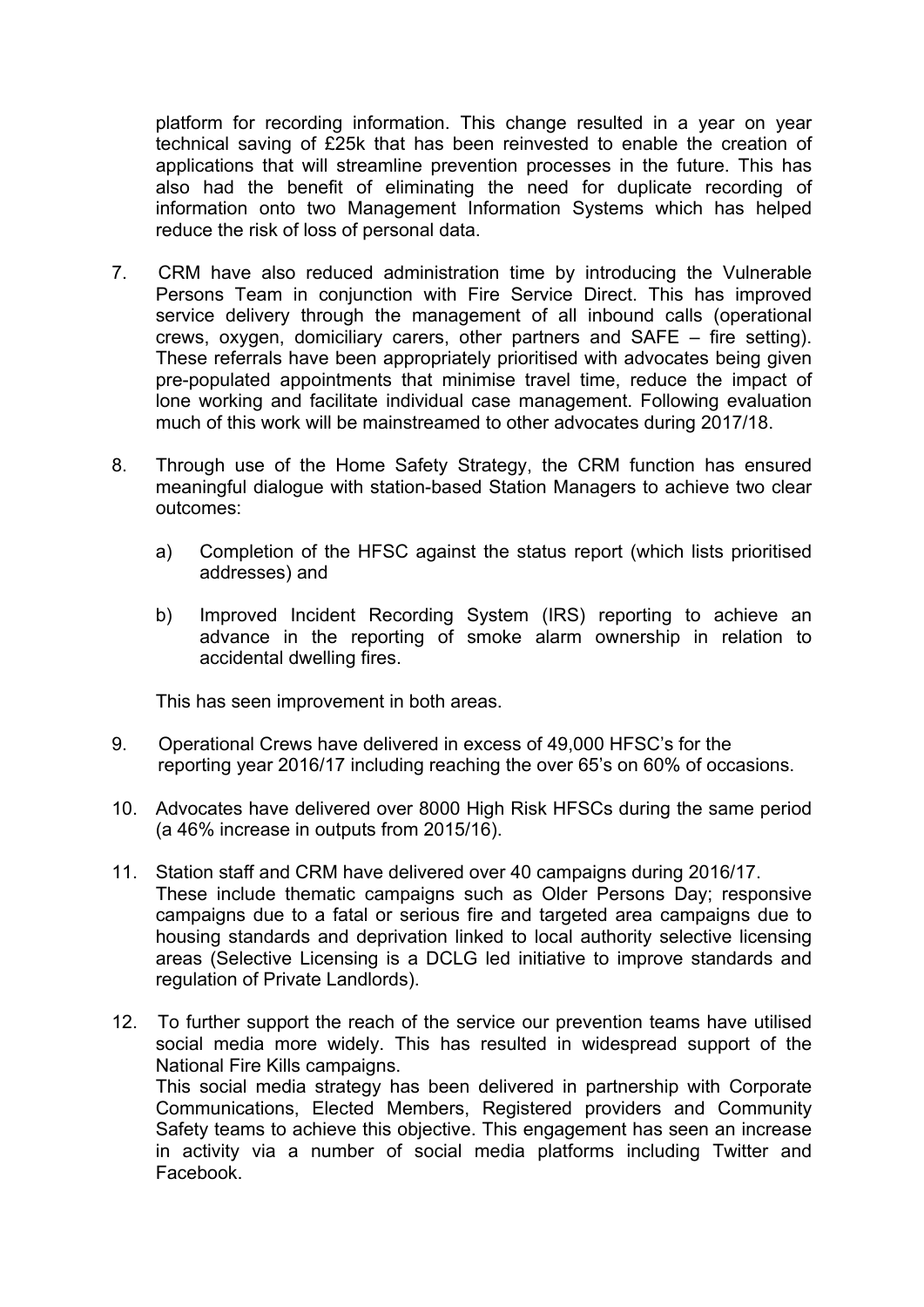- 13. The service have also delivered over 1500 free carbon monoxide detectors to the most vulnerable. These units were provided by DCLG and with support of energy suppliers.
- 14. Additionally we have been able to offer opportunities for young people to develop through the Community Safety Advisory apprenticeship programme and through the newly created Grade 3 Advisor roles (the three roles were filled by previous apprentices), created in response to the in year loss of Community Risk Management Services (CRIS). These posts alongside the introduction of a small number of volunteers has assisted in mitigating the anticipated loss of performance.
- 15. It is highly pleasing to report that during 2016/17 period the Service attended the lowest number of Accidental Dwelling Fires in the Home at 991 (the first time this has been under 1000). This figure was nearer 3000 in 2000/01 at the start of our prevention work and it reinforces the importance of maintaining prevention as a key tenant of the work we undertake.
- 16. In addition, the Service has disrupted a rising trend in Accidental Fire Fatalities. Although sadly there were 7 fatalities last year, this is a 4 year low that represents over 50% fewer deaths than in 2015/16, when 16 fire death occurred.

Future planning – next steps

- 17. Officers continue to monitor changing risks in the delivery of the Home Safety Strategy and in doing so we will ensure we are best placed to meet the needs of our communities. As part of this approach we will
	- Oversee the implementation of Safe & Well visits, with the first phase being undertaken by advocates prior to considering a more wide-reaching approach The Safe and Well visit is an extension to a traditional Home Fire Safety Check. This more holistic approach to safety and wellbeing tackles a number of Health inequalities experienced across Merseyside.
	- Further engage with our Local Authority partners in Adult Social Care to develop a Multi – Agency Hoarding Protocol following lessons learned and identified at the Mather Avenue fatal fire.
	- Continue to engage with housing providers (registered and private sector), domiciliary carers and third sector organisations who engage directly with vulnerable people to ensure they are able to fully access the services provided by MFRA.
	- Explore and test innovative pathways for referrals of vulnerable people via General Practitioners through social prescribing – particularly with regards to the Safe and Well visit.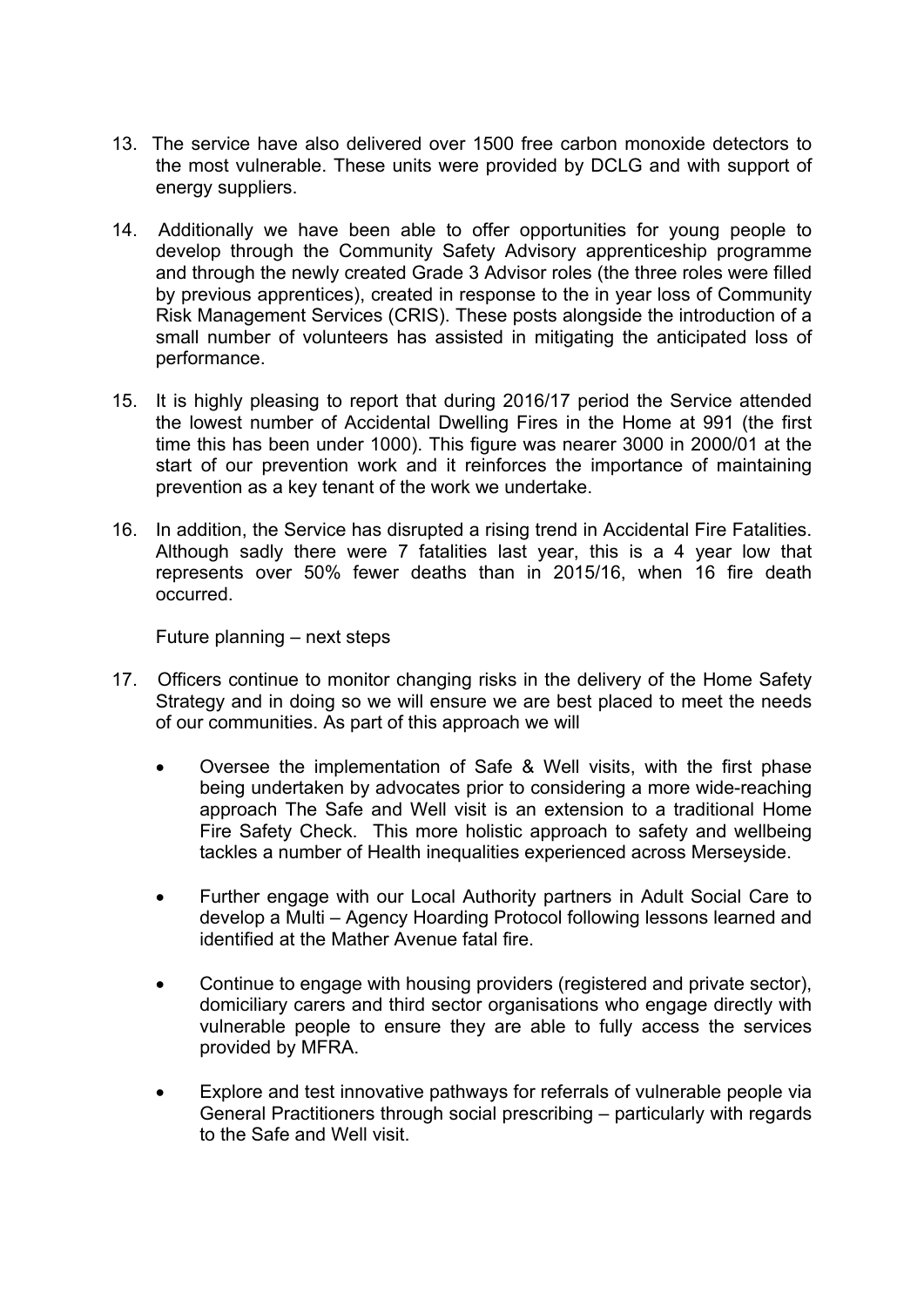- Extend our use of social media to actively engage communities with regard to fire, road and water safety initiatives.
- Increase performance through technological innovation for example the introduction of tablets, intuitive management information systems and applications.

## **Equality and Diversity Implications**

- 18. An Equality Impact Assessment was completed for the Home Safety Strategy 2015/18.
- 19. The primary HFSC form remains unchanged and will still capture key E&D profiling that is reported to the Strategic Equality Group.
- 20. Following this report the EIA will be reviewed to ensure it remains fit for purpose in targeting vulnerable groups.

### **Staff Implications**

- 21. As part of our MFRA Engagement Commitments and "think people" approach we carried out a survey with advocates that focused on their role and what could improve it. The service covered key areas such as technology, administration, lone working, equipment and skills. The survey received a large number of responses and was formulated into a report by Strategy and Performance. Staff were keen to reduce administration time, spent more time delivering in communities and helping vulnerable people. This feedback directly informed the approach adopted over the performance period.
- 22. We continue to engage with staff in many ways and have also created opportunities for staff to learn new skills and diversify in role with the introduction of CPD days in addition to the opportunities created for young people through our apprenticeship programme.

### **Legal Implications**

23. There has been and continues to be periodic consultation with Legal and Procurement Teams in the delivery of the Strategy.

### **Financial Implications & Value for Money**

24. There are no financial implications in this report, other than technical savings that have been referenced earlier and reported to Authority.

## **Risk Management, Health & Safety, and Environmental Implications**

25. Extensive internal consultation has taken place to ensure compliance with Information Governance.